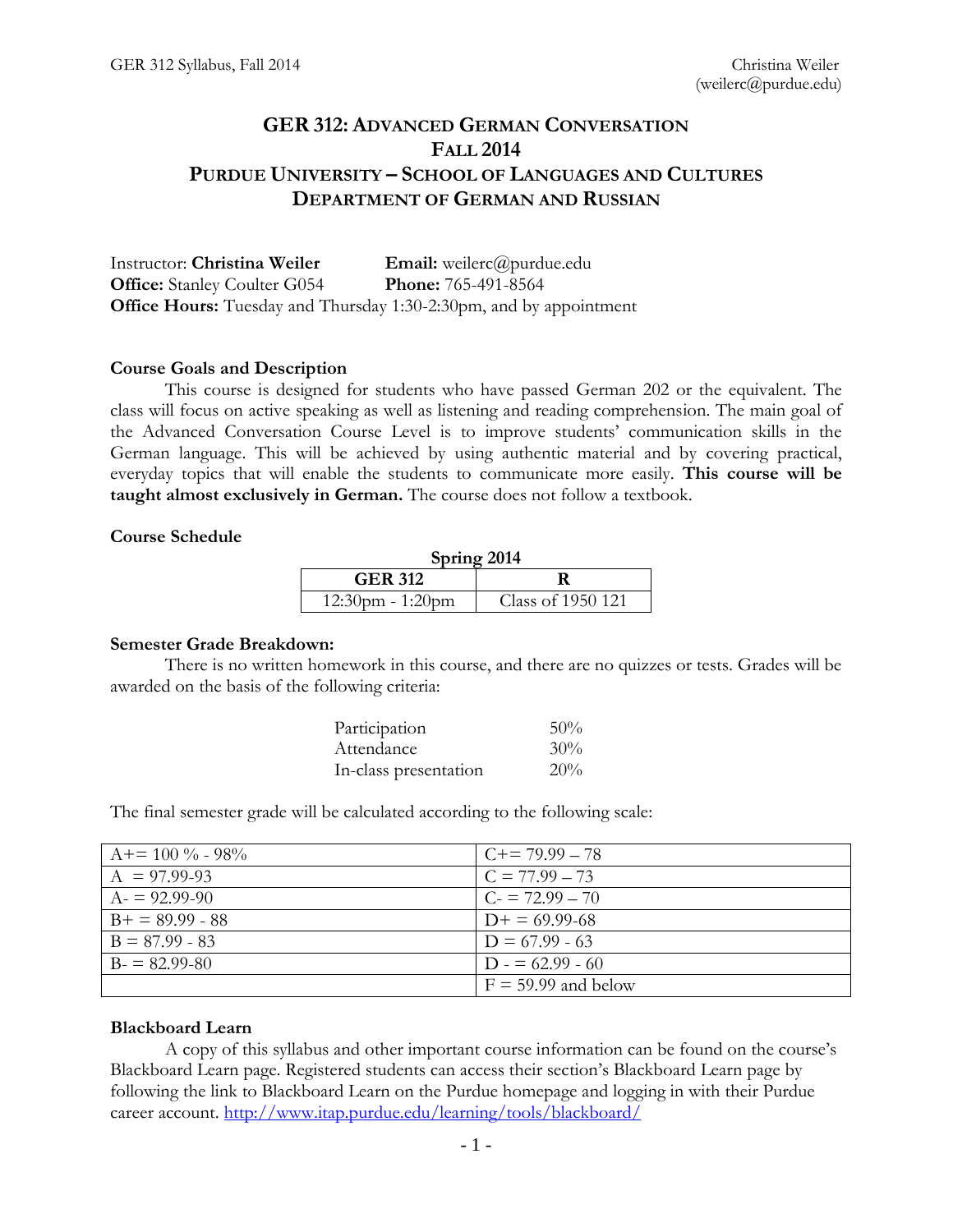## **IMPORTANT GER 312 COURSE INFORMATION**

#### **Attendance Policy**

Class meets **once a week** (R) for 50 minutes and **attendance in this course is expected and required** at every scheduled session. Attendance is calculated as a strict percentage of the number of times you were in class – in other words, every unexcused absence counts against your overall semester grade. Unexcused absences also affect your participation scores. All absences will be treated as unexcused unless students request each absence to be excused in advance of, or as soon as possible after the absence in question.

Absences may only be excused at the discretion of your instructor for legitimate personal / family / medical emergencies, or for university related events. Students must document their request to have an absence excused in a signed note to their instructor that includes the student's course and section, the date(s) of absences, and a concise explanation for the request. Each request will be reviewed on a case-by-case basis. The instructor reserves the right to limit the number of excused absences granted to any student in a semester.

If you miss class, it is your responsibility (not your instructor's) to find out what was done in class. It is recommended that you find another student in the class whom you can contact to find out this information Instructors are not obligated to respond to students' emails regarding information / missed work for unexcused absences. **Please note that it is possible to fail this course on attendance alone. Students who have three (3) unexcused absences will receive a failing grade for the course.** Students should monitor their absences throughout the semester.

## **Language of Instruction**

The language of instruction in GER 312 is **German**. Don't be dismayed if you feel you cannot understand every word you hear or produce perfect sentences. Keep listening for words you recognize that will function as cues for your understanding. Your acquisition of German will develop as you are exposed to more and more of the language and as you respond to what you see and hear. **Your instructor is also willing to help you outside of the classroom during her office hours.**

## **Active Participation**

The nature of this course requires significant weekly participation. **Active participation** in class is crucial for practicing your skills and for being successful in this course. It is not sufficient to simply be present in class. You will be expected to participate in all individual and group activities. Your participation will be graded according to the criteria listed on page 4 of the syllabus.

Please respect your class and instructor by refraining from the use of electronic devices during class, unless otherwise instructed to do so. Help to reduce distractions by disabling audible notifications on your mobile devices during class.

#### **Lateness**

It is your responsibility to make sure that you come to class on time. Students will be marked late if they arrive up to 15 minutes after class begins. After 15 minutes, the student may be marked absent. Arriving less than 15 minutes late twice may also equal one absence.

## **Academic Integrity**

The School of Languages and Cultures requires the same high level of academic honesty and integrity that Purdue University expects of its students. Therefore, you will be expected to turn in your own work, without help from others or the use of online translation engines/services.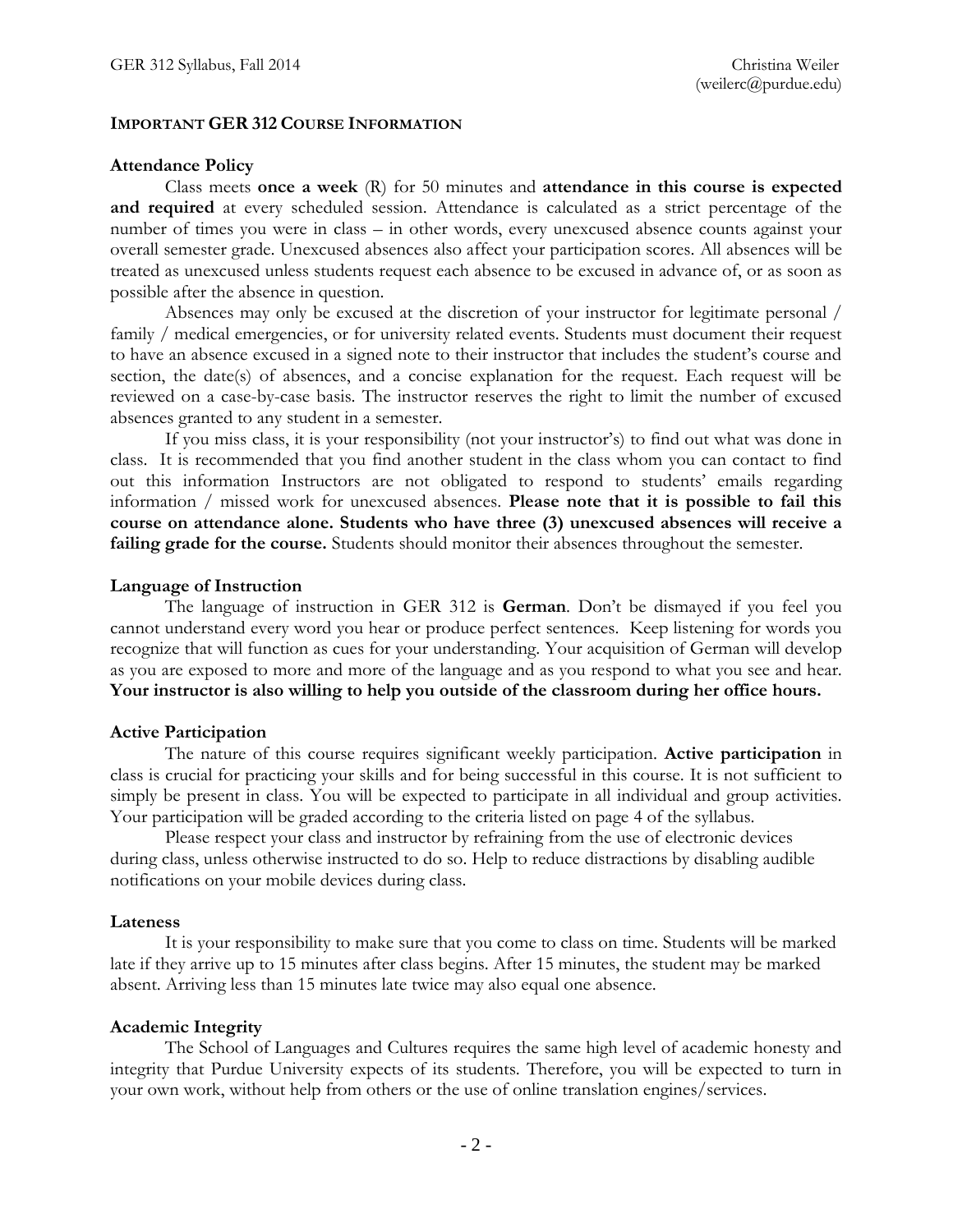All work submitted for this class must be entirely your own work completed for this course during this semester. Students are not allowed to use any translation service or software for any course work (unless instructed otherwise), and may not receive any help from others on any work for credit in this course.

Any student who cheats, copies work, commits plagiarism, or submits work that is otherwise not their own may be subject to punitive grading up to and including receiving a failing grade for the assignment or for the course grade. Cases of academic dishonesty may be referred to the Office of the Dean of Students for further adjudication and/or record keeping. For further information regarding student conduct, see Sections II and III of the Purdue University Regulations.

## **Federal Compliance**

Students are respectfully reminded that instructors are unable to discuss specific grade information by e-mail to protect students' educational records in compliance with FERPA regulations.

In accordance with the Americans with Disabilities Act (ADA), all qualified students enrolled in this course are entitled to "reasonable accommodations." Any students with disabilities which could affect classroom performance should schedule an appointment to speak privately with the instructor before the end of the second week of classes.

## **College of Liberal Arts Classroom Civility Statement**

Purdue University is committed to fostering diversity and inclusion and welcomes individuals of all ages, religions, sex, sexual orientations, races, nationalities, languages, military experience, disabilities, family statuses, gender identities and expressions, political views, and socioeconomic statuses.

Please respect the different experiences, beliefs and values expressed by everyone in this course. Behaviors that threaten, harass, discriminate or that are disrespectful of others will not be tolerated. Inappropriate behaviors will be addressed with disciplinary action, which may include being referred to the Office of the Dean of Students. Please visit Purdue's Nondiscrimination policy for more information: [http://www.purdue.edu/purdue/ea\\_eou\\_statement.html](http://www.purdue.edu/purdue/ea_eou_statement.html)

## **Emergency Situations**

In the event of a campus or medical emergency, course requirements, deadlines and grading percentages are subject to changes that may be necessitated by a revised semester calendar or other circumstances beyond the instructor's control. In such an event, monitor your  $@p$ urdue email address, our course's Blackboard, and Purdue University's homepage for further information.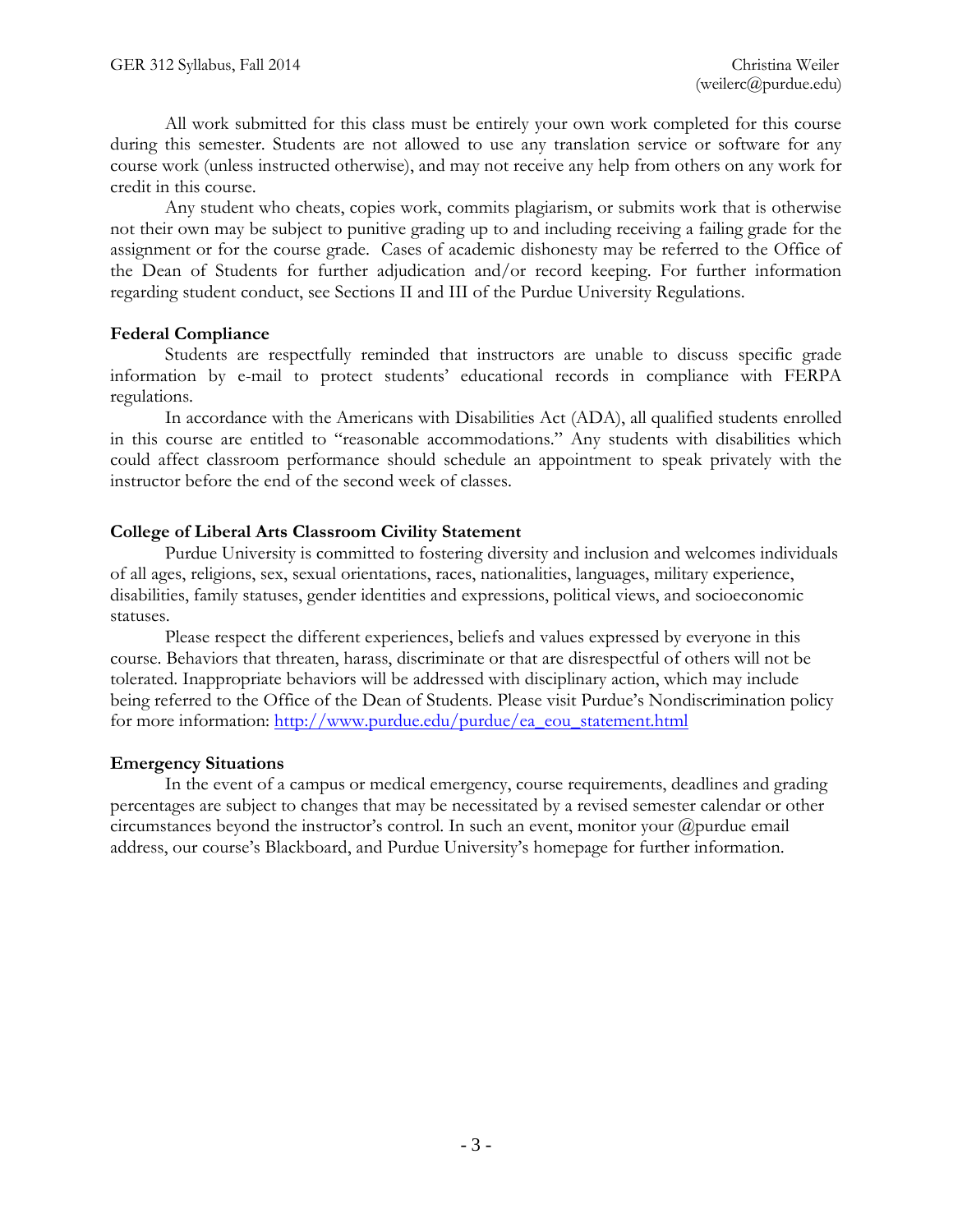## **GER 312 Participation Grading Criteria**

## An **A** student:

- is on time and has all their materials with them
- $\bullet$  is attentive to what is going on in class
- always prepared for class
- displays a positive attitude and enthusiasm for the subject
- works well with other students in groups
- stays on-task when working in groups or alone
- asks questions when they do not understand something
- almost always volunteers to answer open questions
- almost always volunteers/answers when going over assigned work

## A **B** student:

- is almost always on-time and has their materials with them
- $\bullet$  is attentive to what is going on in class
- mostly prepared for class
- displays a positive attitude and shows interest in the subject
- works well with other students in groups
- stays on-task when working in groups or alone
- asks questions when they do not understand something
- sometimes volunteers to answer open questions
- sometimes volunteers/answers when going over assigned work

#### A **C** student:

- is generally on time and has their materials with them
- $\bullet$  is attentive to what is going on in class most of the time
- usually or sometimes prepared for class
- works ok with other students in groups
- sometimes gets off-task when working in groups
- does the bare minimum when working alone
- $\bullet$  does not ask questions when they do not understand something
- rarely volunteers to answer open questions
- displays an indifferent attitude and is generally just a warm body

#### A **D/F** student:

- is often late to class and often forgets to bring the necessary materials
- $\bullet$  does not pay attention to what is going on in class
- usually does not prepare for class
- chats with other students when they are supposed to be doing group work
- does little or nothing when they are supposed to be working alone
- never volunteers to answer open questions
- never volunteers when going over assigned work
- is uncooperative in group work
- $\bullet$  is disruptive to instructor and/or other students in the class
- displays an attitude that indicates that they would rather be anywhere else